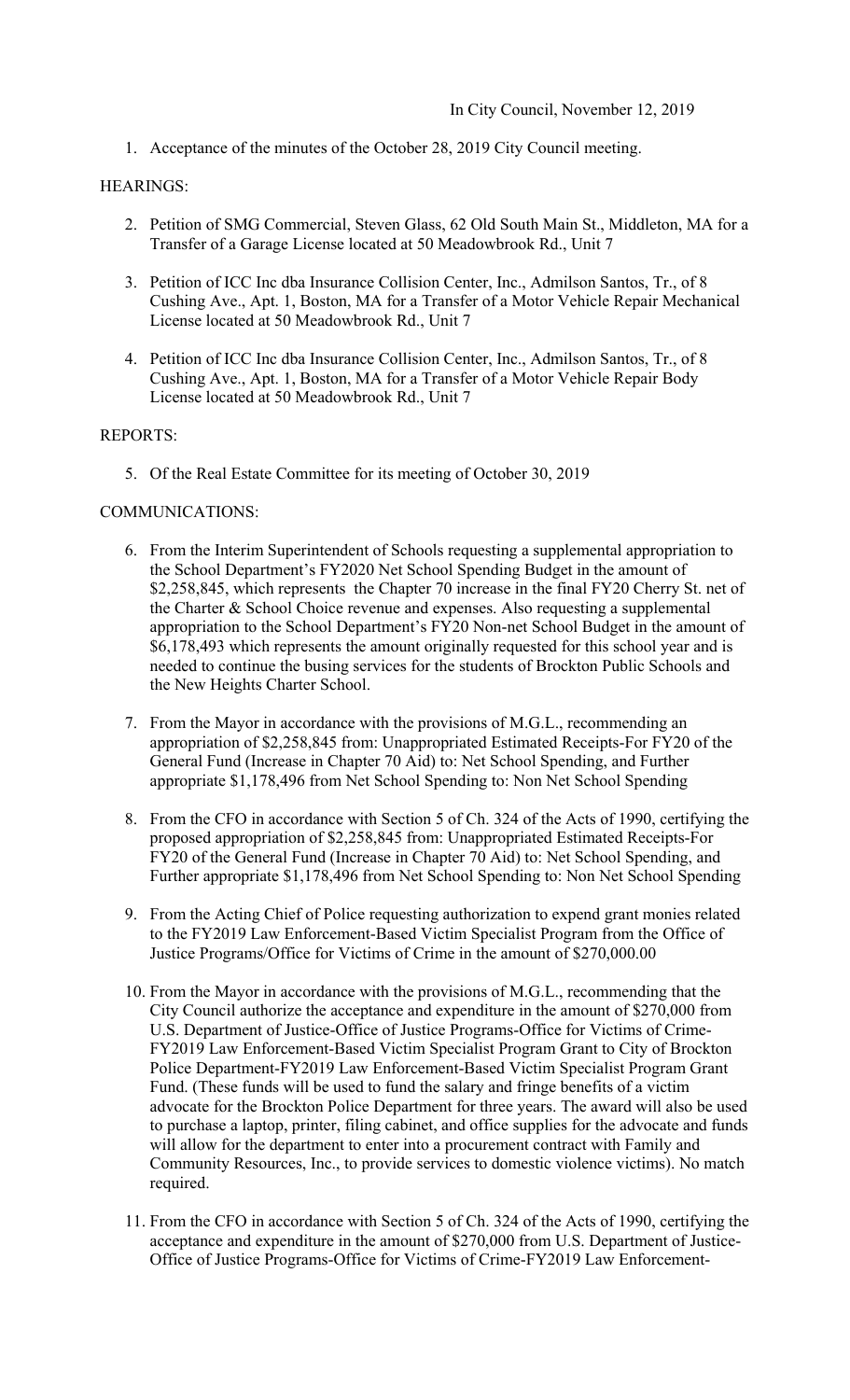Based Victim Specialist Program Grant to City of Brockton Police Department-FY2019 Law Enforcement-Based Victim Specialist Program Grant Fund.

- 12. From the Mayor in accordance with the provisions of M.G.L., recommending the transfer of \$4,500,000 from: Health Insurance Employee Benefits to: Non Net School Spending
- 13. From the CFO in accordance with Section 5 of Ch. 324 of the Acts of 1990, certifying the proposed transfer of \$4,500,000 from: Health Insurance Employee Benefits to: Non Net School Spending
- 14. From the Mayor in accordance with the provisions of M.G.L., recommending the following appropriation of \$790,000 from: Unappropriated Estimated Receipts-for FY20 of the General Fund to: Non Net School Spending \$500,000, Police Department-Purchase of Services-Other Contracted Services (for the purchase of new police cruisers for the Traffic Division) \$150,000, Public Property-Purchase of Services-Other Contracted Services (for a feasibility and design study for the Little Red School house at Brockton High School) \$50,000, War Memorial-Purchase of Services-Other Contracted Services (for office renovations) \$30,000, Finance Department-Department Repair/Equipment (for renovations and move of the Finance Department) \$30,000, Animal Control-Purchase of Services-Other Contracted Services (for a design study for a new building) \$30,000
- 15. From the CFO in accordance with Section 5 of Ch. 324 of the Acts of 1990, certifying the proposed appropriation of \$790,000 from: Unappropriated Estimated Receipts-for FY20 of the General Fund to Various Departments.
- 16. From the DPW Commissioner requesting that the City Council authorize the acceptance and expenditure in the amount of \$68,000 from Massachusetts Department of Environmental Protection (MASSDEP)-Sustainable Materials Recovery Program Grant to Department of Public Works-Refuse Division-Sustainable Materials Recovery Program Grant Fund. (These funds will be used for the City's Solid Waste and Recycling Program). No Match required.
- 17. From the Mayor in accordance with the provisions of M.G.L., recommending that the City Council authorize the acceptance and expenditure in the amount of \$68,000 from Massachusetts Department of Environmental Protection (MASSDEP)-Sustainable Materials Recovery Program Grant to Department of Public Works-Refuse Division-Sustainable Materials Recovery Program Grant Fund. (These funds will be used for the City's Solid Waste and Recycling Program). No Match required.
- 18. From the CFO in accordance with Section 5 of Ch. 324 of the Acts of 1990, certifying the acceptance and expenditure in the amount of \$68,000 from Massachusetts Department of Environmental Protection (MASSDEP)-Sustainable Materials Recovery Program Grant to Department of Public Works-Refuse Division-Sustainable Materials Recovery Program Grant Fund.

| 19. From the Mayor in accordance with the General Laws of Massachusetts, Chapter 44,            |             |
|-------------------------------------------------------------------------------------------------|-------------|
| recommend that the City Council authorize the total appropriation of \$5,457,233 using          |             |
| the form of order with language as recommended by Attorney Richard Manley of Locke              |             |
| Lord, LLP, the City's bond counsel, in order to provide funding through borrowing said          |             |
| amount, is to pay the following costs:                                                          |             |
| Cemetery Department-Capital:                                                                    | \$650,000   |
| (for a cemetery expansion)                                                                      |             |
| Fire Department-Capital                                                                         | \$1,260,000 |
| (for 2 fire pumper trucks)                                                                      |             |
| Information Technology-Capital                                                                  | \$448,000   |
| (for Information Technology software, computer equipment, radio dispatch, microwave<br>and GIS) |             |
| Department of Public Works-Water Division-Capital                                               | \$1,126,233 |
| (for US Filter CPL Treatment Plant, Water Main Replacement Program)                             |             |
| Parks & Recreation-Capital                                                                      | \$1,973,000 |
| (for various capital items)                                                                     |             |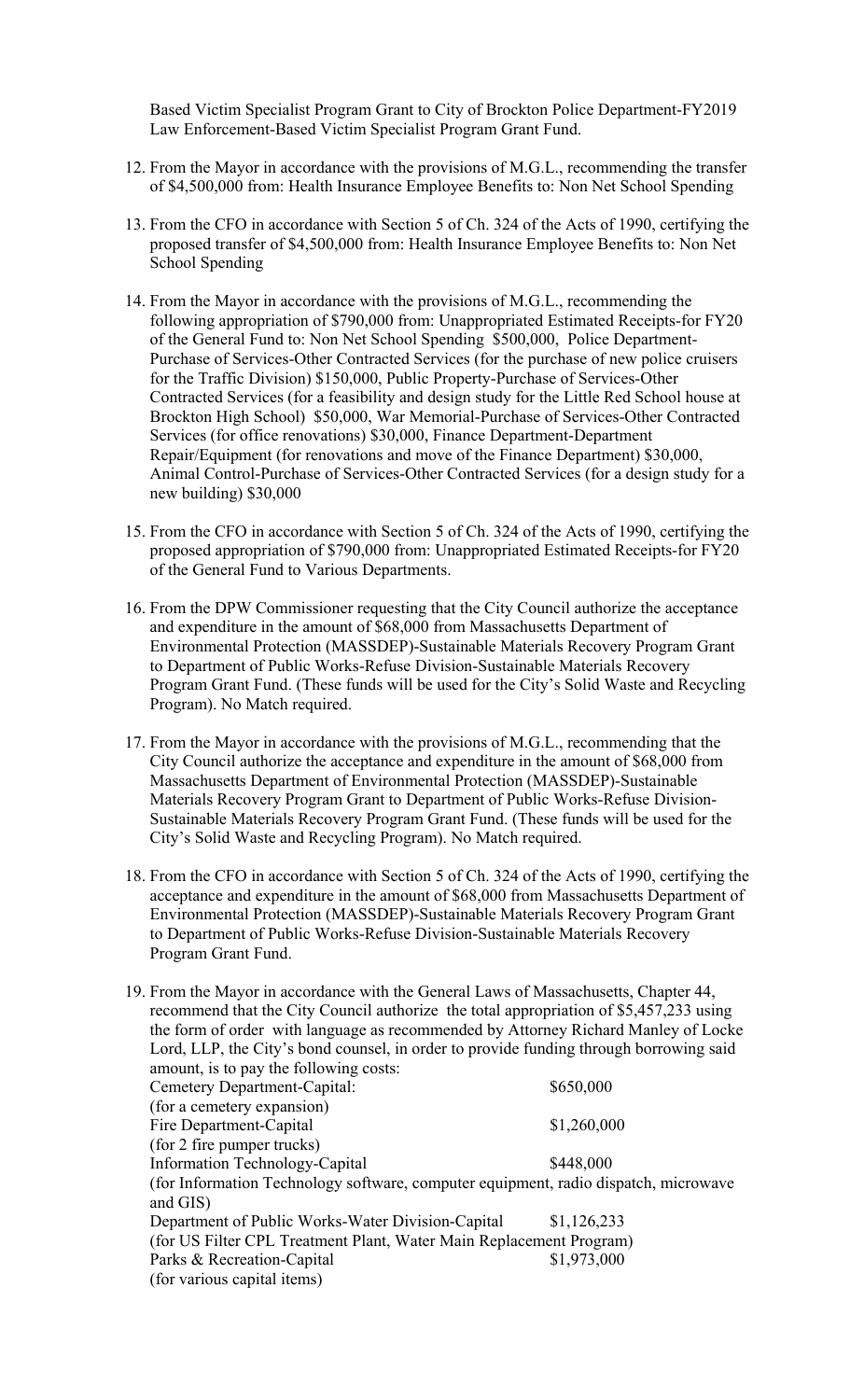- 20. From the CFO in accordance with Section 5 of Ch. 324 of the Acts of 1990, certifying the proposed appropriation of and borrowing authorization for \$5,457,233, to provide funding to pay the following costs: Cemetery Department-Capital:  $$650,000$ (for a cemetery expansion) Fire Department-Capital \$1,260,000 (for 2 fire pumper trucks) Information Technology-Capital \$448,000 (for Information Technology software, computer equipment, radio dispatch, microwave and GIS) Department of Public Works-Water Division-Capital \$1,126,233 (for US Filter CPL Treatment Plant, Water Main Replacement Program) Parks & Recreation-Capital \$1,973,000 (for various capital items)
- 21. From the Acting Chief of the Police Department requesting authorization to accept and expend additional sub-recipient grant award in the amount of [\\$13,380.64](https://13,380.64) from Plymouth County District Attorney's Office-FY17 Violent Gang and Gun Crime Reduction Program (Project Safe Neighborhood) Grant to Brockton Police Department-FY17 Violent Gang and Gun Crime Reduction Program (Project Safe Neighborhood) Grant Fund. (These sub-recipient grant funds will pay for overtime incurred by detectives of the Brockton Police Department conducting night light rides with Parole, Adult Probation, and Juvenile Probation Officers. These funds will also be used for overtime incurred when detectives and/or officers of the BPD conduct hot spot patrols and other activity required by the Plymouth County DA's office). There is no match required.
- 22. From the Mayor in accordance with M.G.L., Ch. 44, recommending that the City Council authorize the acceptance and expenditure of additional sub-recipient grant award in the amount of \$[13,380.64](https://13,380.64) from Plymouth County District Attorney's Office-FY17 Violent Gang and Gun Crime Reduction Program (Project Safe Neighborhood) Grant to Brockton Police Department-FY17 Violent Gang and Gun Crime Reduction Program (Project Safe Neighborhood) Grant Fund. (These sub-recipient grant funds will pay for overtime incurred by detectives of the Brockton Police Department conducting night light rides with Parole, Adult Probation, and Juvenile Probation Officers. These funds will also be used for overtime incurred when detectives and/or officers of the BPD conduct hot spot patrols and other activity required by the Plymouth County DA's office). There is no match required.
- 23. From the CFO in accordance with Section 5 of Ch. 324 of the Acts of 1990, certifying the acceptance and expenditure of additional sub-recipient grant award in the amount of [\\$13,380.64](https://13,380.64) from Plymouth County District Attorney's Office-FY17 Violent Gang and Gun Crime Reduction Program (Project Safe Neighborhood) Grant to Brockton Police Department-FY17 Violent Gang and Gun Crime Reduction Program (Project Safe Neighborhood) Grant Fund.
- 24. From the Mayor's Office Director of Social Services requesting that the City Council authorize the appropriation of the state legislative earmark in the amount of to \$50,000 from Department of Public Health's Bureau of Substance Addiction Services-Legislative Earmark Funding to Mayors Office- Legislative Earmark Funding Fund. (These funds will be used for the Champion Plan). Since February 2016 the Champion Plan has helped 795 individuals and made 1285 placements into treatment providing follow up services. No match required.
- 25. From the Mayor in accordance with M.G.L., Ch. 44, recommending that the City Council authorize the appropriation of the state legislative earmark in the amount of to \$50,000 from Department of Public Health's Bureau of Substance Addiction Services-Legislative Earmark Funding to Mayors Office- Legislative Earmark Funding Fund. (These funds will be used for the Champion Plan). Since February 2016 the Champion Plan has helped 795 individuals and made 1285 placements into treatment providing follow up services. No match required.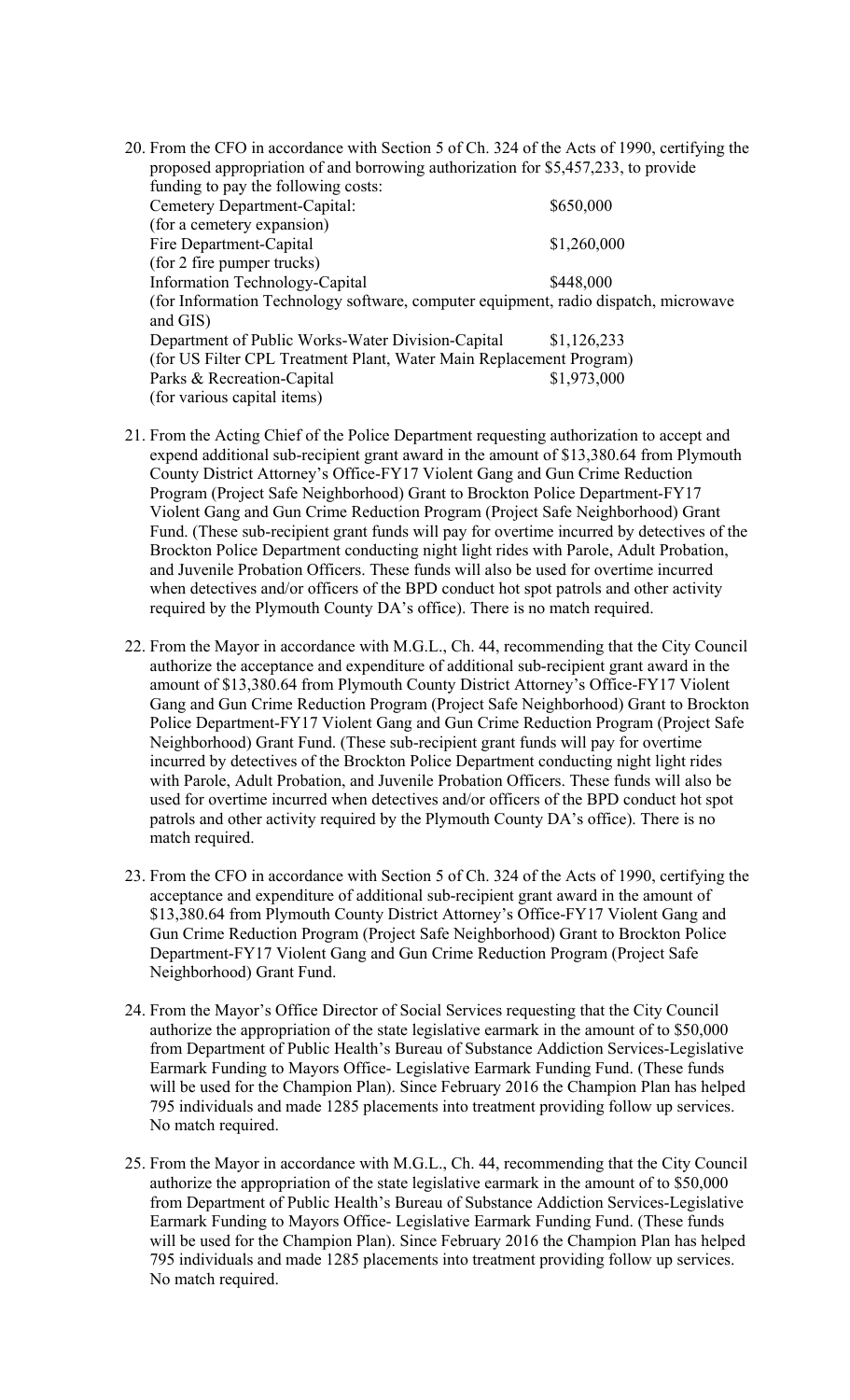- 26. From the CFO in accordance with Section 5 of Ch. 324 of the Acts of 1990, certifying the appropriation of the state legislative earmark in the amount of to \$50,000 from Department of Public Health's Bureau of Substance Addiction Services-Legislative Earmark Funding to Mayors Office- Legislative Earmark Funding Fund.
- 27. From the DPW Commissioner requesting that the City Council authorize the acceptance and expenditure in the amount of \$5,000 from Massachusetts Department of Environmental Protection (MASSDEP)-Massachusetts Electric Vehicle Incentive Program (MASSEVIP) Grant to Department of Public Works-Massachusetts Electric Vehicle Incentive Program (MASSEVIP) Grant Fund. ( These funds will be used to purchase 1 Battery Electric Vehicle).
- 28. From the Mayor in accordance with the General Laws of Massachusetts, Chapter 44, recommending that the City Council authorize the acceptance and expenditure in the amount of \$5,000 from Massachusetts Department of Environmental Protection (MASSDEP)-Massachusetts Electric Vehicle Incentive Program (MASSEVIP) Grant to Department of Public Works-Massachusetts Electric Vehicle Incentive Program (MASSEVIP) Grant Fund. ( These funds will be used to purchase 1 Battery Electric Vehicle).
- 29. From the CFO in accordance with Section 5 of Ch. 324 of the Acts of 1990, certifying the acceptance and expenditure in the amount of \$5,000 from Massachusetts Department of Environmental Protection (MASSDEP)-Massachusetts Electric Vehicle Incentive Program (MASSEVIP) Grant to Department of Public Works-Massachusetts Electric Vehicle Incentive Program (MASSEVIP) Grant Fund.
- 30. From the Mayor appointing Ralph Cirelli effective November 7, 2019, as Interim Commissioner of Buildings and Public Properties for a period of 60 days for the City of Brockton pursuant to M.G.L., Ch. 41, Section 61A.

## UNFINISHED BUSINESS:

- 31. Ordered: that sum of \$4,900,000 is appropriated to pay costs of sewer system rehabilitation work, including, but not limited to, projects designed to address sources of exfiltration, infiltration and inflow, and sections of undersized pipe, and for the payment of all costs incidental and related thereto, and that to meet this appropriation, the Treasurer with the approval of the Mayor, is authorized to borrow said amount under and pursuant to M.G.L. c.44, §§7 and 8, or pursuant to any other enabling authority, and to issue bonds or notes of the City therefor. (FAVORABLE) (IN CITY COUNCIL, OCTOBER 28, 2019, PASSED TO A THIRD READING BY HAND VOTE)
- 32. Order: An Order to delete Section 2-141 Wage and Personnel Board in its entirety. (FAVORABLE) (IN CITY COUNCIL, OCTOBER 28, 2019, PASSED TO A THIRD READING BY HAND VOTE)
- 33. Ordinance: An Ordinance Amending the Revised Ordinances of the City of Brockton, Chapter 23-Water, Sewer and Sewage Disposal, Article III-Sewer and Sewerage Disposal to add reference to Best Management Practices and also to amend sections 23-38 through 23-92.(FAVORABLE) (IN CITY COUNCIL, OCTOBER 28, 2019, PASSED TO A THIRD READING BY HAND VOTE)
- and to take other actions as necessary to carry out the terms, purposes and conditions 34. Ordered: The City of Brockton grants to 28 Petronelli LLC an easement over Petronelli Way (formerly Ward Street) to maintain the existing balconies, so long as the balconies exist, on the premises known as 28 Petronelli Way, Brockton, MA. And further that the City Council authorizes the Mayor to execute the "Grant of Easement and Agreement" of the same. (FAVORABLE)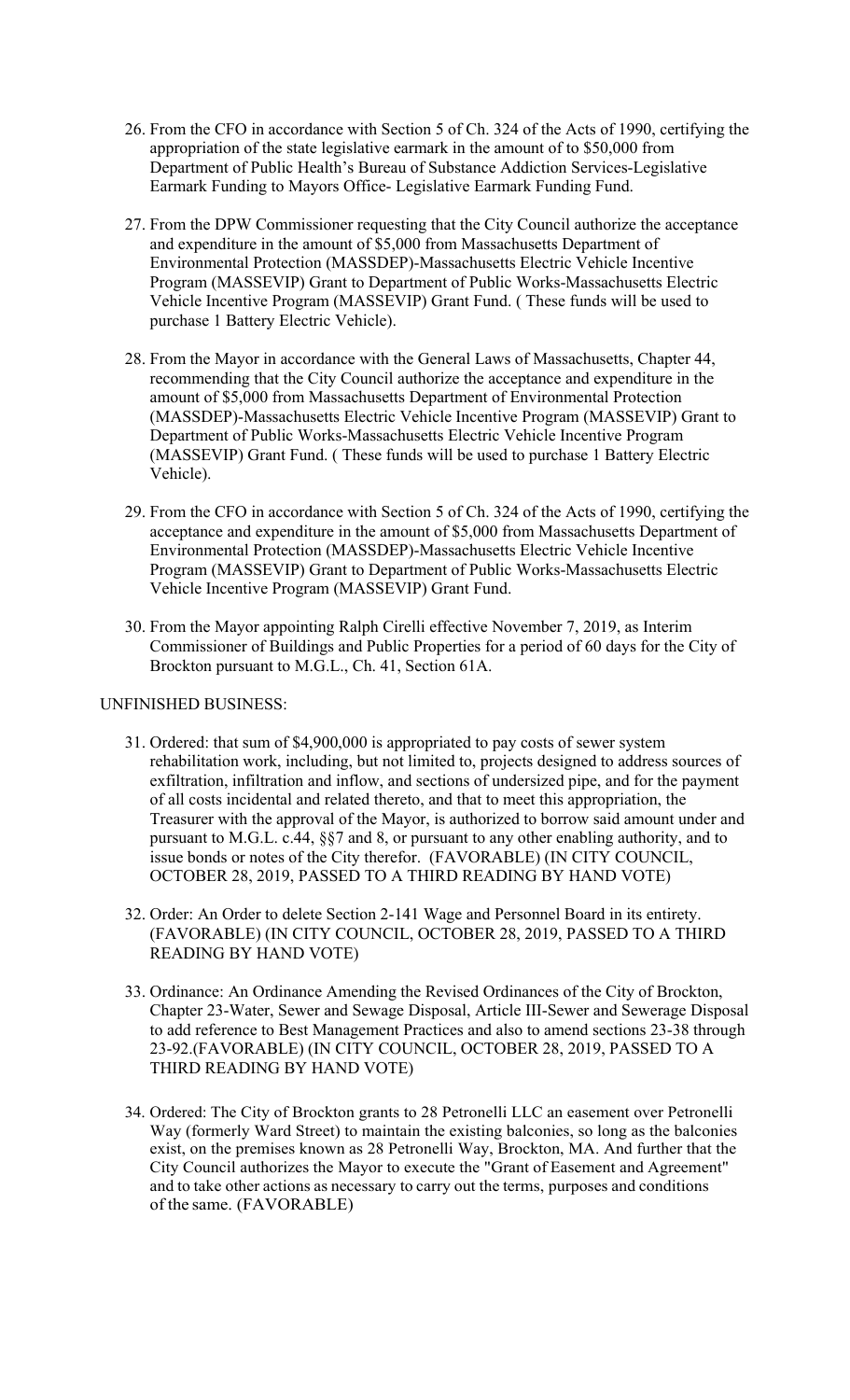- 35. Ordered: that the Mayor and/or Real Estate Custodian be authorized to accept on behalf of the City of Brockton a parcel of land containing approximately 1.4121 acres, located at and known as Plot 3, 0 Bridge Street, more particularly described as Parcel Identification Number : 128-337. (FAVORABLE)
- 36. Ordered: the lifting of restriction of Parcel ID 096-121, which is the lot next to 16 Battles Street, owner Valentino R. Gomes. (FAVORABLE AS AMENDED)

# ORDERS:

- 37. Ordered: That the Brockton City Council, acting on behalf of the City of Brockton, does hereby grant a perpetual right and easement to Massachusetts Electric Company, for consideration of One Dollar (\$1.00) to construct, reconstruct, repair, replace, add to, maintain and operate for the transmission of high and low voltage electric current and for the transmission of intelligence, an "Underground Electric Distribution System" located in, through, under, over, across and upon a parcel of land situated on the northerly side of Lincoln Street and southerly side of Church Street being designated as Lot 51 on the City of Brockton's Tax Assessors Plat 110.
- 38. Ordered: That the Mayor and/or Treasurer/Collector be authorized to execute any and all documents necessary to convey the property consisting of 2,009 square feet, located and known as Plot 16-3, 0 Centre Street, Parcel ID: 152-022 to Gregory Jameau, 65 Manchester Street, Brockton MA 02301 for the purchase price of One Thousand Dollars (\$[1,000.00\)](https://1,000.00). Said property to be sold under the Abutter Lot Program and to be sold with a permanent non-buildable restriction. Said property shall also merge with abutting lot of the purchaser.
- 39. Ordered: Acceptance and expenditure in the amount of \$270,000 From: U.S. Department of Justice-Office of Justice Programs-Office for Victims of Crime-FY2019 Law Enforcement-Based Victim Specialist Program Grant To: City of Brockton Police Department-FY2019 Law Enforcement-Based Victim Specialist Program Grant Fund.
- From: Unappropriated Estimated Receipts-For FY20 of the General Fund (Increase in Chapter 70 Aid) 40.Ordered: Appropriation of \$2,258,845 To: Net School Spending, and Further Appropriate \$1,178,496 From: Net School Spending To: Non Net School Spending
- 41. Ordered: Transfer of \$4,500,000 From: Health Insurance Employee Benefits To: Non Net School Spending
- From: Unappropriated Estimated Receipts-for FY20 of the General Fund To: Various Departments 42. Ordered: Appropriation of \$790,000
- 43. Ordered: Acceptance and expenditure in the amount of \$68,000 From: Massachusetts Department of Environmental Protection (MASSDEP)-Sustainable Materials Recovery Program Grant To: Department of Public Works-Refuse Division-Sustainable Materials Recovery Program Grant Fund.
- 44. Ordered: Acceptance and expenditure of additional sub-recipient grant award in the amount of \$[13,380.64](https://13,380.64) from Plymouth County District Attorney's Office-FY17 Violent Gang and Gun Crime Reduction Program (Project Safe Neighborhood) Grant To: Brockton Police Department-FY17 Violent Gang and Gun Crime Reduction Program (Project Safe Neighborhood) Grant Fund.